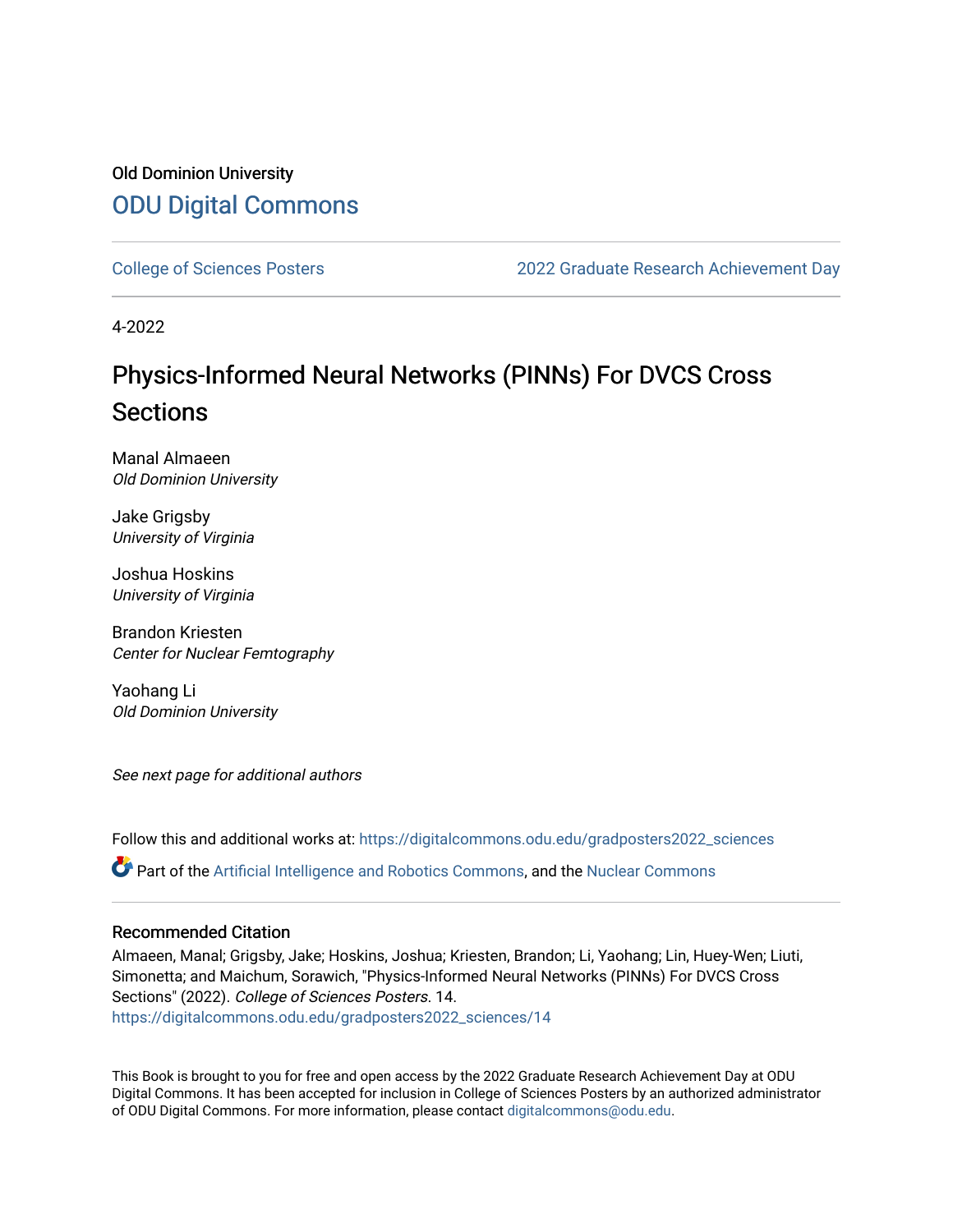#### Presenter and Co-Authors

Manal Almaeen, Jake Grigsby, Joshua Hoskins, Brandon Kriesten, Yaohang Li, Huey-Wen Lin, Simonetta Liuti, and Sorawich Maichum